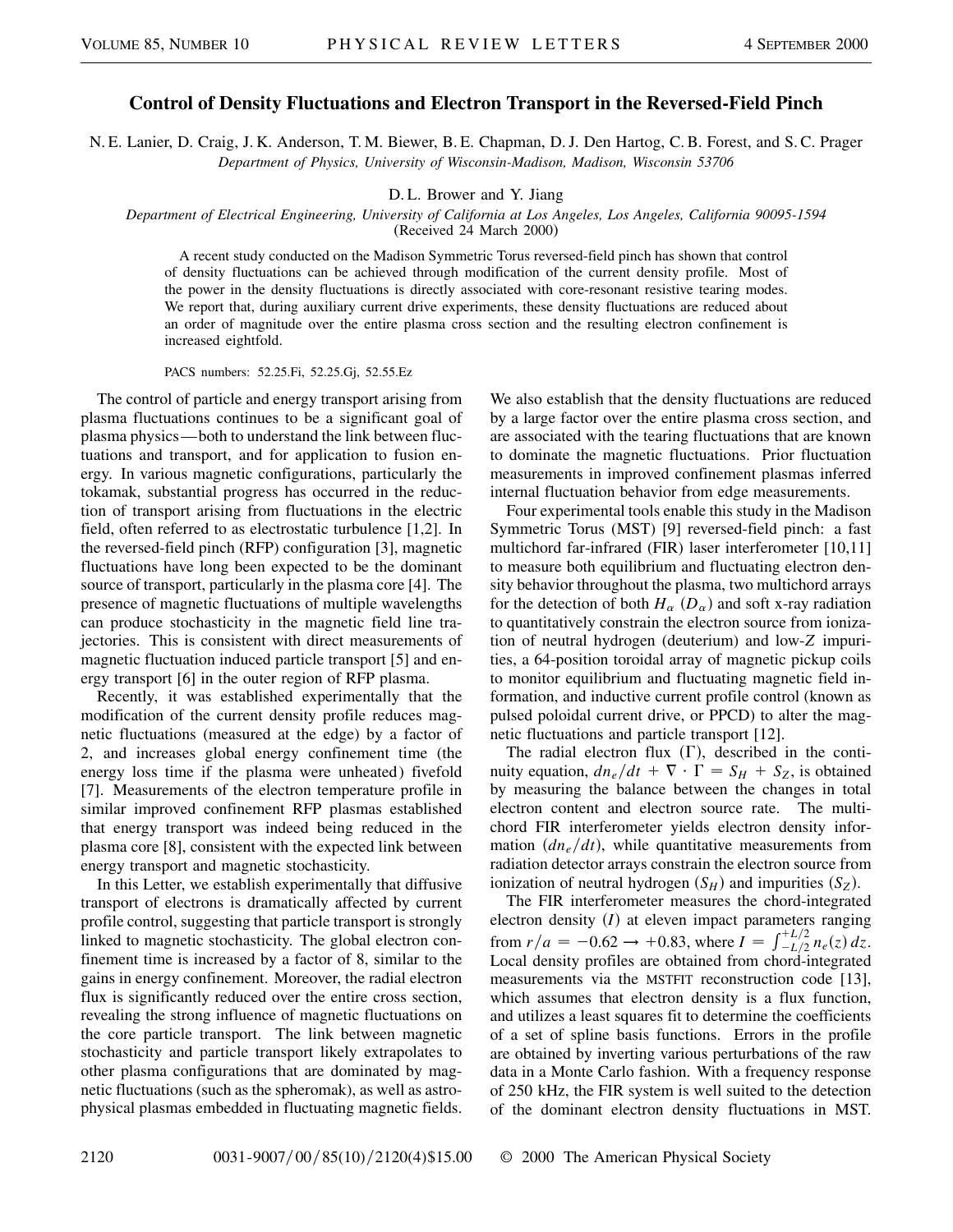These fluctuations are large scale and low frequency (<30 kHz). Laser interferometry has been previously employed to study electron density fluctuations [14,15] and their relationship to transport [16–18] in standard discharges in the ZT-40M RFP. We extend this work to include toroidal and poloidal mode number spectra, correlation with magnetic fluctuations, and behavior in improved confinement PPCD discharges.

The electron source profile from neutral hydrogen is measured with a nine-chord array of filtered monochromators that detects  $H_{\alpha}$  emission. For the temperatures of MST plasmas, the ionization rate of neutral hydrogen is proportional to the excitation rate of the  $2s-3p$   $(H_{\alpha})$  transition [19]. The chord-integrated  $H_\alpha$  measurements are then inverted to yield local source rates from neutral hydrogen. The symmetric component of the electron source profile is inverted in a similar manner as done for the density. However, additional parameters are incorporated to correctly consider asymmetries in sourcing resulting from the plasma interactions with the limiter.

Impurity sourcing of electrons is dominated by aluminum, carbon, and oxygen. To quantify their contribution, three distinct soft x-ray arrays placed at impact parameters of  $r/a = +0.02, +0.40,$  and  $+0.77$  make absolute radiation flux measurements from *K* shell transitions of AL XII, O VII, O VIII, C V, and C VI. These measurements, along with electron density and temperature information, are used in the multi-ion species transport (MIST) code [20] to constrain impurity fractions. In general, we find impurity sourcing in standard discharges to be negligible. However, during PPCD, when the neutral hydrogen population drops in the core, sourcing from impurities becomes comparable to that of hydrogen and must be considered.

Measurements for this experiment were conducted in both standard and PPCD-induced high confinement discharges. With two notable exceptions, both cases were deuterium fueled and had similar global plasma parameters with peak plasma currents of  $\sim$ 220 kA and discharge lengths near 30 ms. The principal difference is that, for PPCD plasmas, an auxiliary poloidal electric field is initiated, via extraction of toroidal flux, 8 ms after startup. Furthermore, due to the large increase in electron density during PPCD, often as much as 60%, the initial density was lowered, so that at peak confinement the chordintegrated electron density is similar to that in standard plasmas. In standard discharges the density profiles are flat in the core with a steep gradient at the edge (Fig. 1a). The electron source, which is dominated by ionization of neutral deuterium, appears to be quite broad with substantial sourcing deep into the core (Fig. 1b). This leads to a radial electron flux, displayed in Fig. 1c, that ranges from  $\sim$  2.0  $\times$  10<sup>+20</sup> m<sup>-2</sup> s<sup>-1</sup> in the core rising to  $\sim$  3.0  $\times$  $10^{+21}$  m<sup>-2</sup> s<sup>-1</sup> at the plasma boundary. These edge values are consistent with past probe measurements which reported electrostatic fluctuation induced electron flux in the extreme edge to be  $1.5 \rightarrow 5.0 \times 10^{+21} \text{ m}^{-2} \text{ s}^{-1}$  [21].



FIG. 1. Radial profiles of (a) electron density, (b) electron source (impurities included), and (c) radial electron flux for standard and PPCD discharges.

During PPCD, the radial electron flux drops more than an order of magnitude, with the core showing the most dramatic reduction (Fig. 1c). With the reduction in plasma wall interaction, wall fueling drops and the resulting electron sourcing from neutral deuterium is greatly diminished. The density profile broadens and becomes hollow (Fig. 1a). This gradient formation in the core is a clear indicator of confinement improvement. The radial electron flux is reduced by almost 2 orders of magnitude in the core, yielding an average flux of  $\sim 2.0 \times 10^{+18}$  m<sup>-2</sup> s<sup>-1</sup> for  $r/a < 0.3$ . We calculate the global electron confinement time in these cases to be about  $\sim$ 4.7 ms, whereas in standard cases it is measured to be  $\sim 0.6$  ms.

Concurrent with the improvements in electron confinement and diminution of magnetic fluctuations during PPCD, a dramatic reduction in the chord-integrated density fluctuations is also observed. Below we first describe density fluctuations in standard plasmas—the amplitude, wave number content, and correlation with the individual spatial Fourier harmonics of the magnetic fluctuations. This identifies the bulk of the density fluctuations as tearing modes—with the exception of those fluctuations in the extreme edge. We then discuss the change in these fluctuations during enhanced confinement PPCD discharges.

It has long been known that the dominant magnetic fluctuations in the RFP are resistive tearing instabilities [22]. For MST, the dominant modes are the  $m = 1$ ,  $n = 6 \rightarrow 9$ helical modes (where *m* and *n* are poloidal and toroidal mode numbers) [23,24]. The amplitudes of specific modes are obtained from a Fourier decomposition of the data from the 64-position magnetic coil array. Though resonant in the core, the perturbations are global, extending to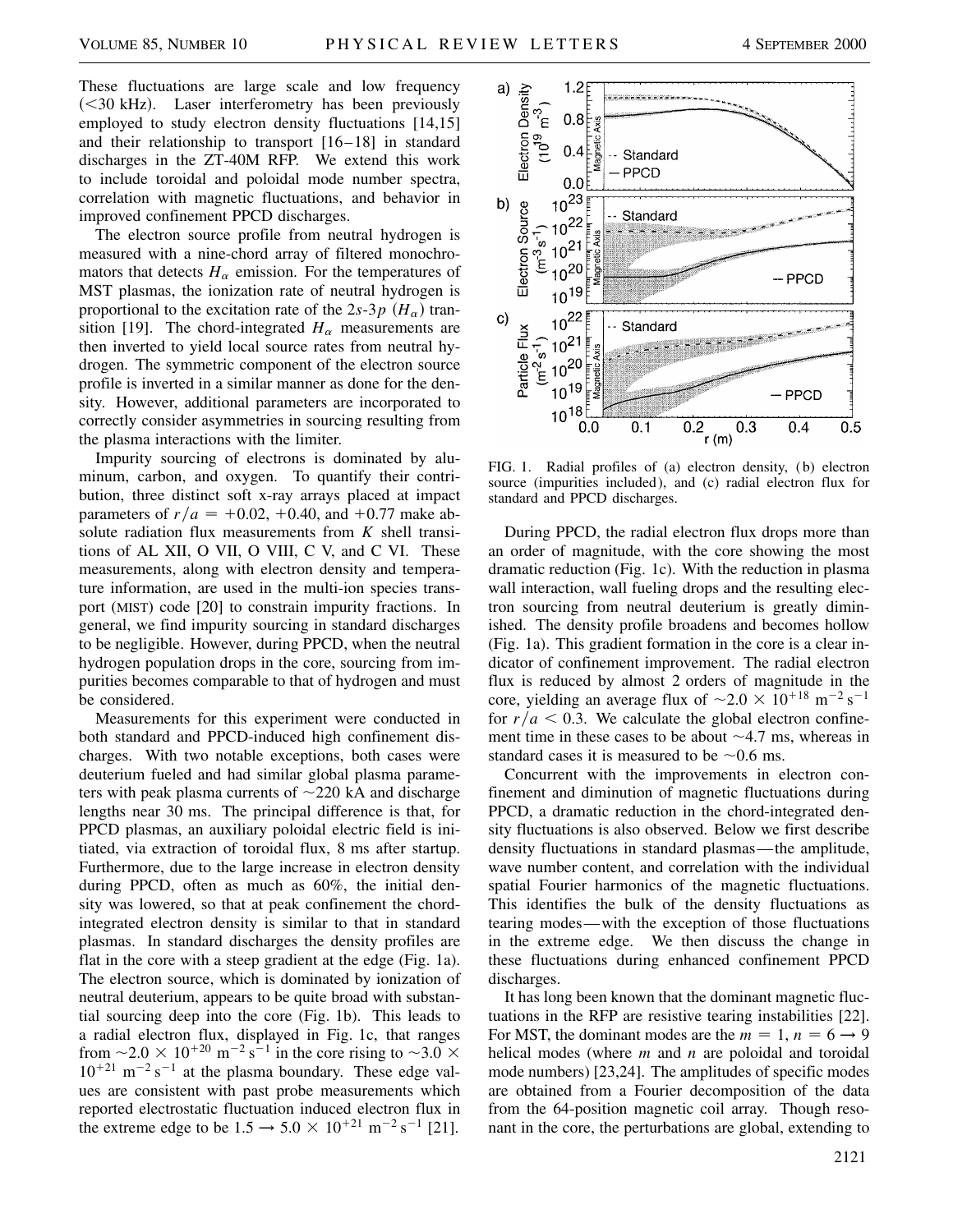

FIG. 2. Coherence amplitude (a) and phase (b) between  $r/a = 0.62$  inboard and  $r/a = 0.83$  outboard FIR chords. Both chords are at the same toroidal angle.

the plasma edge. Typical fluctuations levels during standard discharges are measured to be about 1% at the plasma boundary. During PPCD, these fluctuations are reduced by a factor of 2.

While magnetic fluctuation amplitudes are of an order of a few percent, local measurements of the density fluctuations in the plasma edge can exceed 50% in some conditions. Inspection of the chord-integrated density fluctuation power spectrum allows the fluctuations to be classified into three categories: ultralow (<10 kHz), low (10  $\rightarrow$ 30 kHz), and high (> 30 kHz) frequencies. The wave number content of these fluctuations is determined from correlations between poloidally and toroidally separated FIR chords. For example, the correlation between inboard and outboard density chords, displayed in Figure 2, shows that the density fluctuations are highly coherent and that those in the ultralow range  $(<10 \text{ kHz})$  are  $m = 0$ -like, while the fluctuations above 10 kHz display a clear  $m = 1$  nature.

The relationship between the magnetic and density fluctuations is explored by correlating the density information acquired from the FIR interferometer with the Fourier decomposed signals obtained from the toroidal magnetic array. The density fluctuation power that is coherent with the  $m = 1$ ,  $n = 5 \rightarrow 15$  core-resonant tearing modes is displayed in Fig. 3 along with the total and incoherent power for impact parameters of  $r/a = 0.11$ , 0.54, and 0.83. We see that centermost chords are poorly coherent with the  $m = 1$  magnetic fluctuations, as would be expected since the central chords are relatively insensitive to  $m =$ odd perturbations (Fig. 3a). At larger impact parameters, virtually all of the power between 10 and 20 kHz is coherent with the  $n = 5 \rightarrow 15$  tearing mode perturbations (Fig. 3b). In the plasma edge, the contribution from smaller scale, higher frequency, magnetic and electrostatic fluctuations increases (Fig. 3c).

During enhanced confinement PPCD discharges, a dramatic reduction in the chord-integrated density fluctuations is observed (Fig. 4). This quiescence occurs over the entire plasma cross section with all chords showing similar decreases. The density fluctuation power drop is most significant in the tearing mode frequencies  $(10 \rightarrow 20 \text{ kHz})$ ,



FIG. 3. The total, coherent, and incoherent density fluctuation power for impact parameters of  $r/a =$  (a) 0.11, (b) 0.54, and (c) 0.83.

where reductions of fiftyfold have been observed. Although the tearing mode fluctuation amplitudes are diminished during PPCD, the density and magnetic fluctuations become more coherent. This apparent disproportionate reduction in the incoherent fluctuations suggests a decrease in electrostatic fluctuations or possibly magnetic stochasticity, since this stochasticity would serve to decouple the density and magnetic fluctuations.

The density fluctuation radial profiles  $(\tilde{n})$  of the coreresonant toroidal harmonics, obtained by inverting the correlated component of the chord-integrated measurements, also show a large reduction during current profile experiments. The profiles for the  $n = 6 \rightarrow 9$  harmonics, displayed in Figs. 5a–5d, are broad with amplitudes  $\sim$ 1%  $\rightarrow$ 2% in standard discharges. Moreover, as toroidal mode number  $(n)$  increases, the peak in the fluctuation profile moves outward in radius. This is consistent with the expectation that, for a constant density gradient, the density fluctuation from a magnetic tearing mode should peak near its rational surface. During PPCD,  $\tilde{n}$  drops by an order of



FIG. 4.  $\tilde{n}$  frequency spectrum for standard and PPCD discharges, for a chordal impact parameter of  $r/a = 0.54$ .